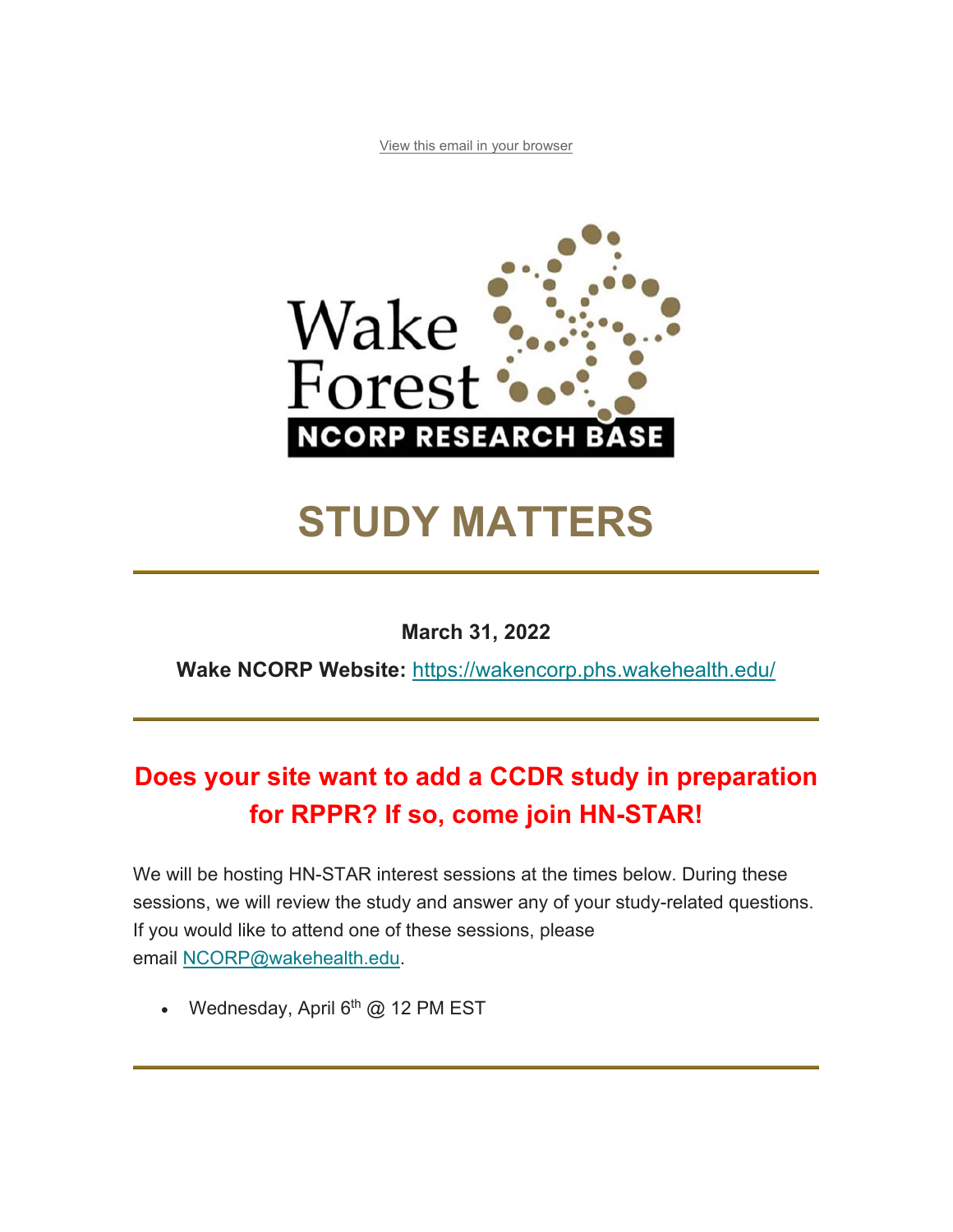# **For Funding Opportunities Announcements Relevant to NCORP CCDR, click on this link:**

https://healthcaredelivery.cancer.gov/funding/opportunities.html

### **Upcoming Site Calls**

#### **WF-1806 - M&M - Myopenia and Mechanisms of Chemotherapy Toxicity in Older Adults with Colorectal Cancer**

April 13, 2022 at 2:30pm EDT

# **WF-1901 - IMPACTS - Internet Delivered Management of Pain Among Cancer Treatment**

May 11, 2022 at 2:30pm EDT

If you would like to attend, but did not receive an invitation, please email NCORP@wakehealth.edu

**Please email** 7NCORP@wakehealth.edu **when shipping biospecimen samples. Include the FEDEX tracking number in your email so that misplaced samples can be tracked before they spoil. Please ship by "FedEx Priority Overnight" (please change this on the pre-printed shipping label if this is not selected).**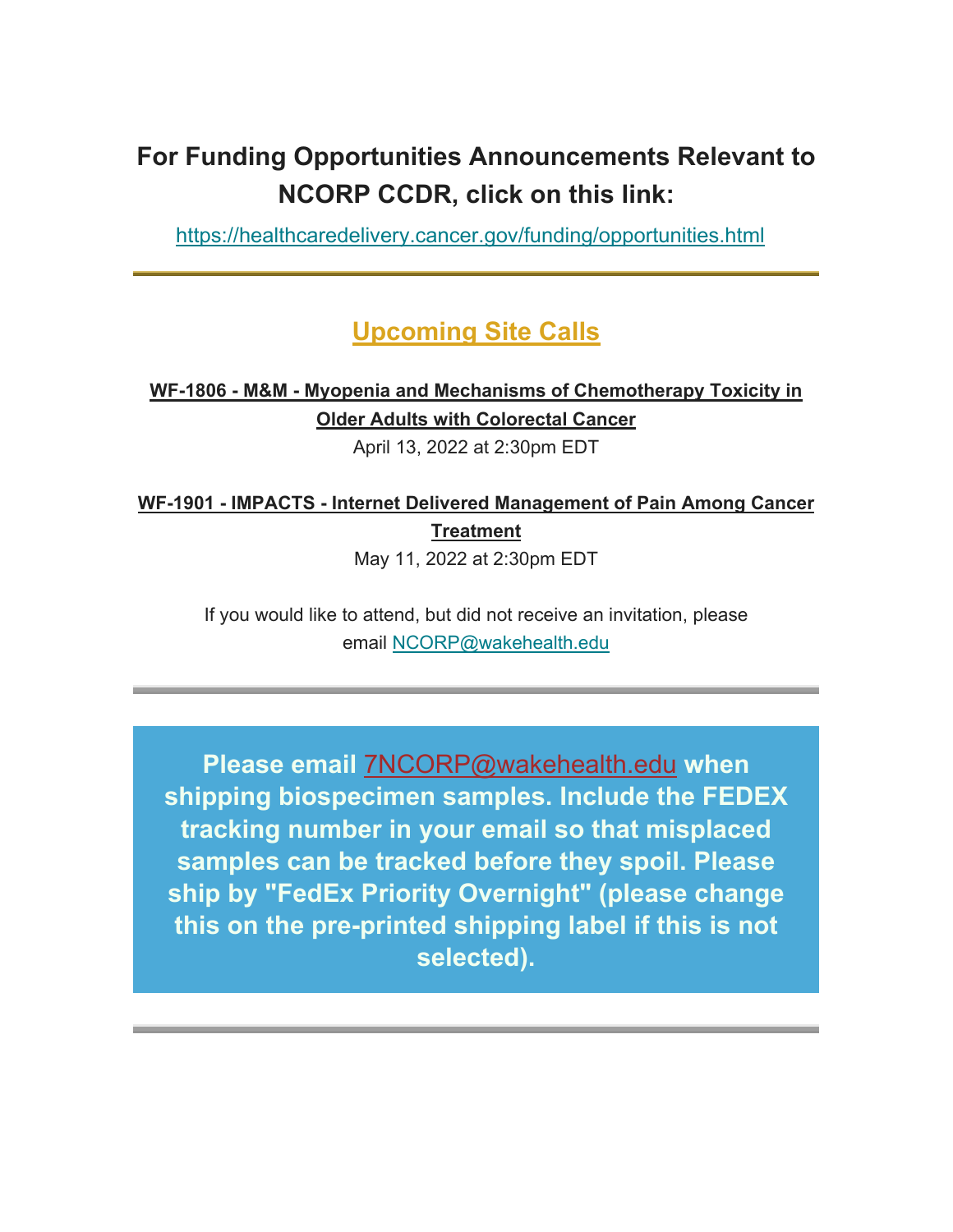### **Study Updates**

# **WF-1901 - IMPACTS - Internet Delivered Management of Pain Among Cancer Treatment**

#### **Amendment 5, Protocol Version Date 02/28/2022 was released 03/22/2022**

Changes with this amendment include:

- Removing T1 and T2 neurocognitive assessments and streamlining questionnaires to reduce patient and site burden.
- Requesting a waiver of documentation of consent to allow local NCORP site staff to obtain consent in person or remotely.
- Participants will be allowed to complete baseline questionnaire via an email link prior to the baseline visit or during the in-clinic visit.
- In addition to T2, T3 and T4, we are now providing participants with a  $$25$ gift card for completing the baseline (T1) assessment.

#### **Regulatory Requirements:**

- Re-consent of patients is not required with this amendment.
- All sites are required to use the NCI CIRB as their IRB of record per the NIH Policy on the Use of a Single Institutional Review Board for Multi-Site Research (NPT-OD-17-076).
- Site Open to Enrollment (SOTE) letter from the WF NCORP RB will be provided to the site after all onboarding activities are completed.

#### **Document Access:**

The protocol documents are available on the CTSU website.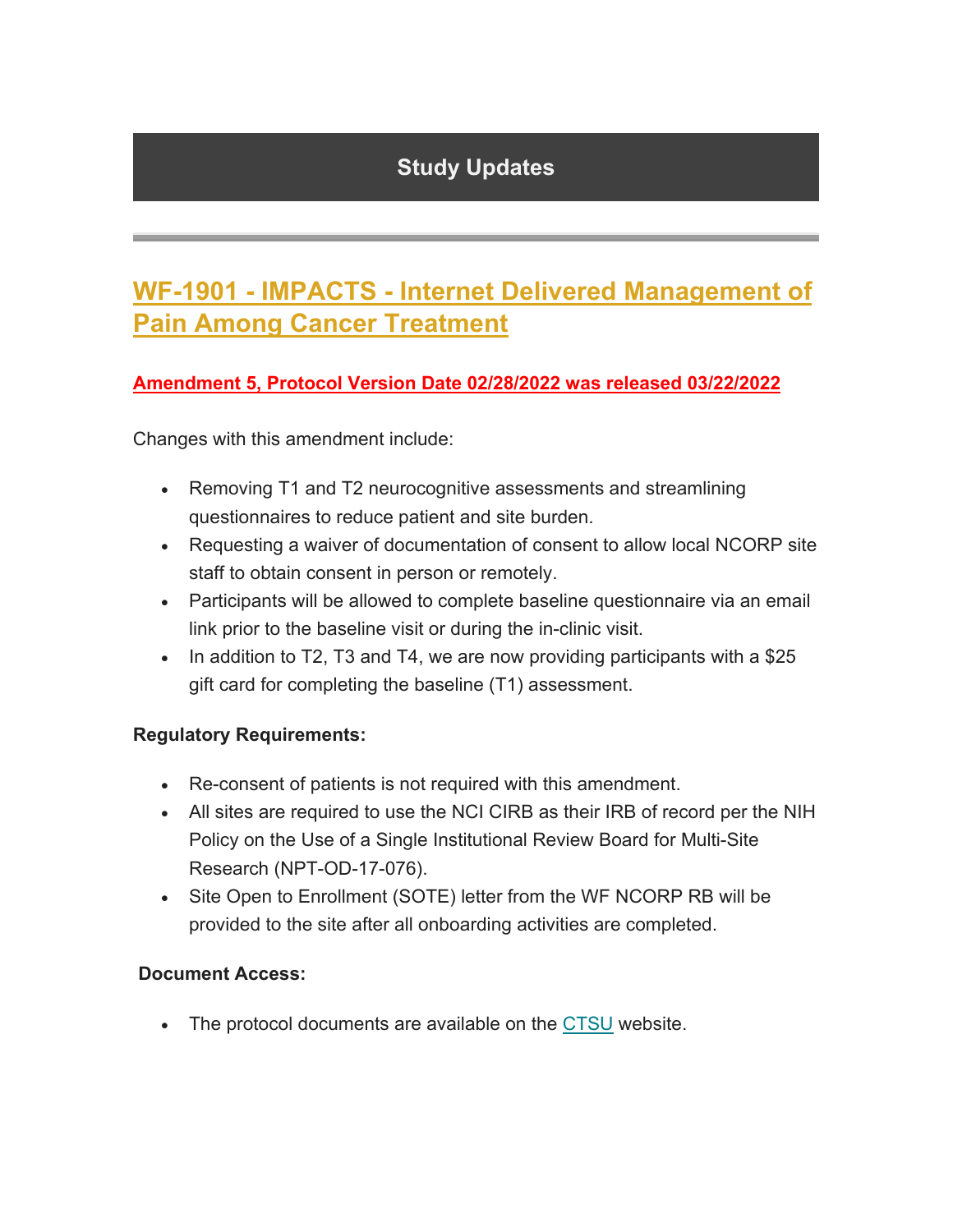An updated **Helpful Guide, Study Staff Fact Sheet, CRA Checklist, and REDCap User Guide** is available on the WAKENCORP website.

#### **Participation:**

• If there are any questions about the activation process or if your site is interested in participating in this study, please contact NCORP@wakehealth.edu. Attn: WF-1901.

The recorded **WF-1901 IMPACTS Amendment #5 Introductory Webinar-2022.03.22** has been posted on the WAKENCORP website under DASHBOARD/VIDEOS.

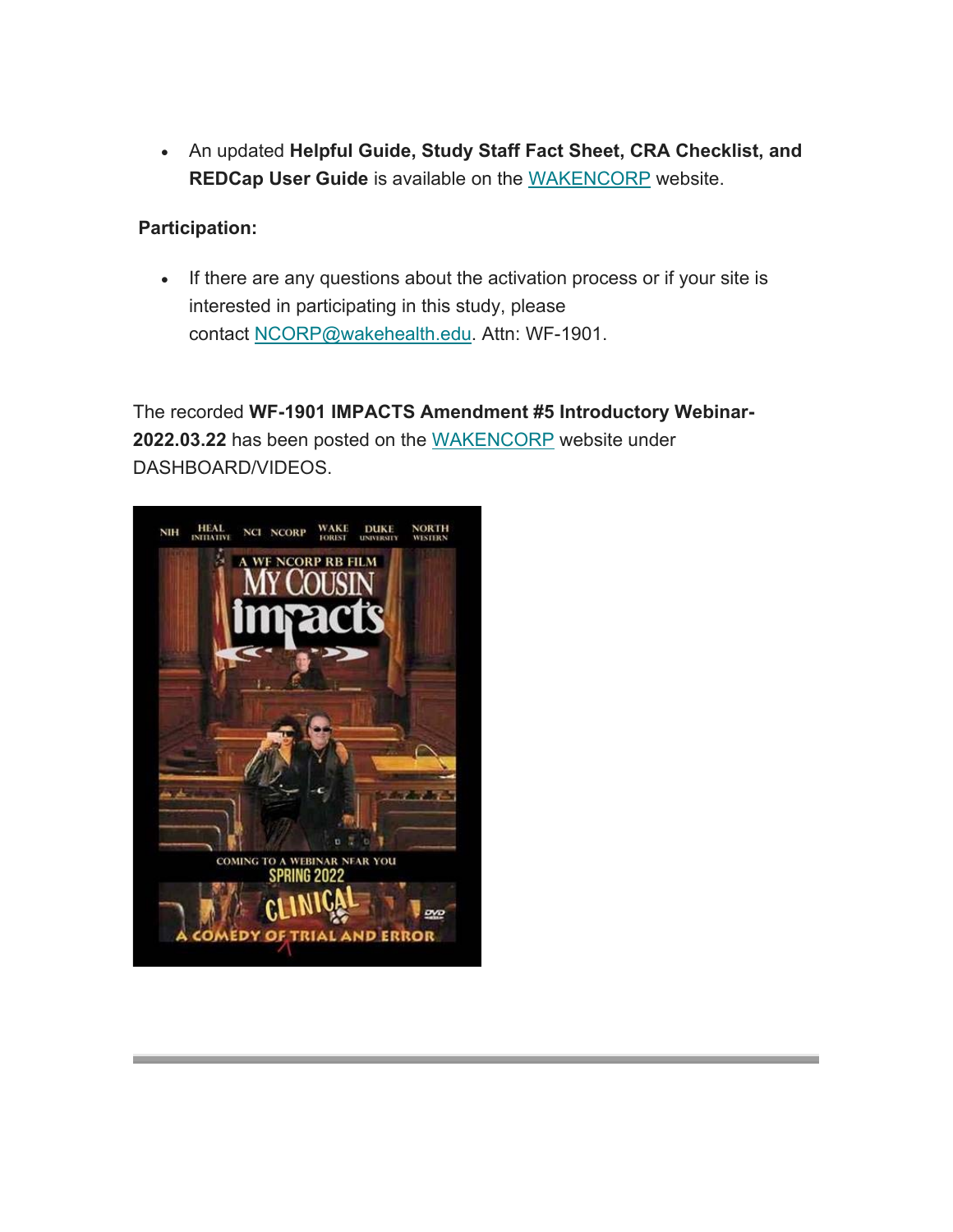# **WF-1801 - Ramipril - A Single Arm, Pilot Study of Ramipril for Preventing Radiation-Induced Cognitive Decline in Glioblastoma (GBM) Patients Receiving Brain Radiotherapy**

#### **Amendment 6, Protocol Version Date 12/08/2021 was released 03/01/2022**

The WF NCORP Research Base study titled *A Single Arm, Pilot Study of Ramipril for Preventing Radiation-Induced Cognitive Decline in Glioblastoma (GBM) Patients Receiving Brain Radiotherapy* (WF-1801) has been amended (Amendment 6, Protocol Version Date 12/08/2021). The amended protocol and related documents have been released as of **March 1, 2022** and are available on the CTSU website. The OPEN enrollment form will be updated and posted on the WAKENCORP site.

A brief summary of the updates with this amendment is listed below. Other changes are listed in the Summary of Changes document that is posted to CTSU.

- Exclusion criteria were updated to include Memantine, Donepezil, and/or other medications prescribed to enhance cognition.
- Inclusion criteria were updated to expand window when Ramipril is given from 21-35 days after surgery to 21-42 days after surgery.
- Sites will now be allowed to use local labs as a substitute for LabCorp to increase flexibility and decrease time required for results.
- Clarified AE/SAE reporting language.
- Temozolomide documentation was updated.
- New study flyer and patient/family brochure were created to promote the study.
- New informational sheet for PIs was created.

**Note - Limited Access Case Report Forms:** Online access to CRF 17-20 (Baseline Assessment, 6 Week Assessment, 10 Week Assessment, 22 Week Assessment) is restricted to neurocognitive test certified site personnel only and can be downloaded from the Protocol Documents page of the Wake Forest NCORP Research Base (WF NCORP RB) member website, WAKENCORP. For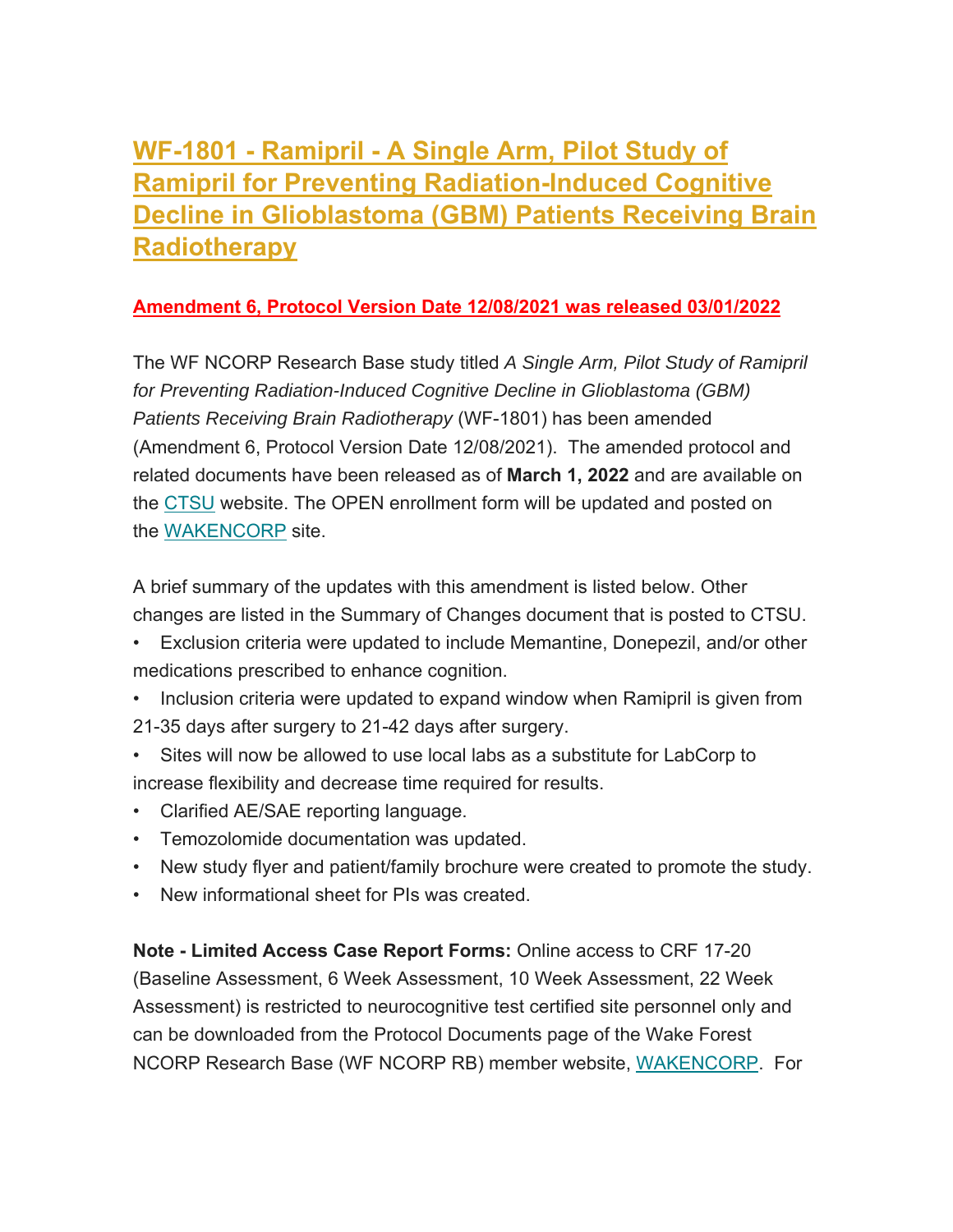site staff who have questions or need to complete the neurocognitive test certification, please contact the WF NCORP RB at NCORP@wakehealth.edu.

**Sites interested in participating** should contact NCORP@wakehealth.edu, Attn: WF-1801

# **WF-1805CD - HN-STAR - Implementation and Effectiveness Trial of HN-STAR**

We are pleased to announce that we will be offering travel awards to the top two accruing sites between January 19 and July 31, 2022. Each award will cover two nights' accommodations at the Wake Forest NCORP 2022 Annual Meeting in Myrtle Beach, SC at the Marriott Grand Dunes in October.

# **WF-97415 - UPBEAT - Understanding and Predicting Breast Cancer Events after Treatment**

Our Biospecimen lab is still unable to obtain the gold top 5.0 mL B&D tubes (#367986) approved in the UPBEAT Study protocol. There is still a nationwide shortage of these tubes. As a substitute, the lab will ship Red/Gray mottled 8.5 mL SST tubes (B&D #367988). Please use these 8.5 mL tubes to draw blood for serum when an unexpired gold top tube is not available. If you have current gold top tubes at your site, you may use those instead.

We will note a protocol deviation in the participant's REDCap record if these 8.5 mL tubes are used. If you use the 8.5 mL tube, please note that on the shipping log when sending the samples to the lab.

The lab will provide current gold top tubes to sites that need them as soon as they receive a new supply.